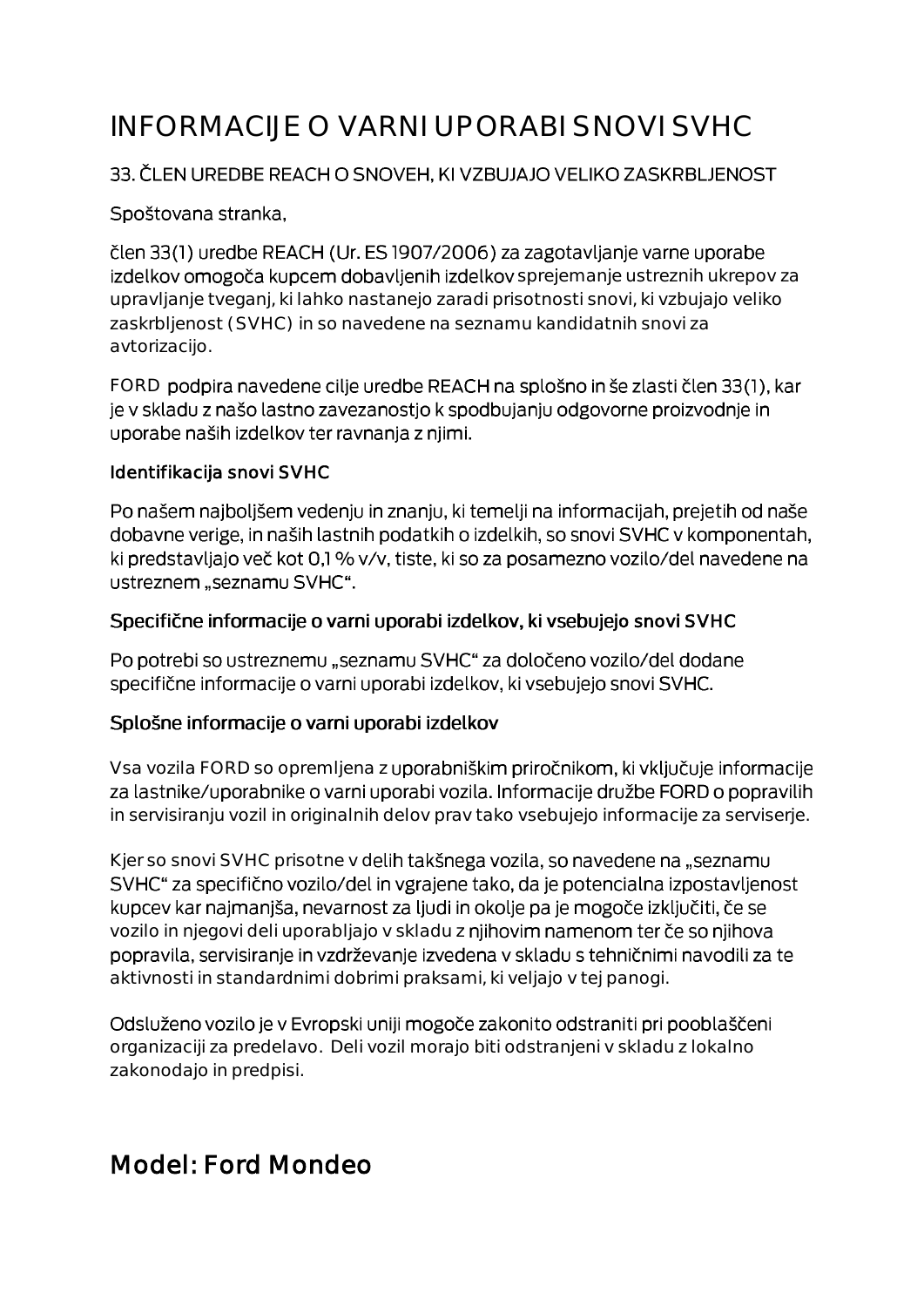## Seznam SVHC na podlagi seznama kandidatnih snovi ECHA, ki velja od 1. januar 2022

# Specifične informacije o varni uporabi izdelkov, ki vsebujejo snovi SVHC

Specifične informacije o varni uporabi niso potrebne - upoštevajte splošne informacije o varni uporabi izdelkov.

| <b>Commodity</b>                                                        | <b>REACH SVHCs</b>                                                 |
|-------------------------------------------------------------------------|--------------------------------------------------------------------|
| <b>A/C Compressor</b>                                                   | Lead[7439-92-1]                                                    |
| A/C Lines, Receiver Drier and<br><b>Accumulator</b>                     | Cobalt-dinitrate[10141-05-6]                                       |
|                                                                         | Lead[7439-92-1]                                                    |
| <b>ABS/ESC Module</b>                                                   | Imidazolidine-2-thione[96-45-7]                                    |
|                                                                         | Lead[7439-92-1]                                                    |
| <b>Accessories</b>                                                      | 1,2-Dimethoxyethane[110-71-4]                                      |
|                                                                         | 4,4'-Isopropylidenediphenol[80-05-7]                               |
|                                                                         | C,C'-azodi(formamide)[123-77-3]                                    |
|                                                                         | Lead[7439-92-1]                                                    |
| <b>Active and Air Suspension</b>                                        | Lead[7439-92-1]                                                    |
| <b>Active Grille Shutter</b>                                            | Lead[7439-92-1]                                                    |
| <b>Adaptive Cruise Control</b>                                          | Lead[7439-92-1]                                                    |
| Air Bag Module- Pass Side                                               | Refractory ceramic fibres[142844-00-6]                             |
| <b>AIS - High Pressure Ducts</b>                                        | Lead[7439-92-1]                                                    |
| <b>Alternator</b>                                                       | Lead[7439-92-1]                                                    |
| Antenna                                                                 | Lead[7439-92-1]                                                    |
|                                                                         | Tris(nonylphenyl)phosphite[26523-78-4]                             |
| Appliques (Pillar, Decklid, Roof)                                       | Lead[7439-92-1]                                                    |
| <b>Audio and Navigation Head Units</b>                                  | Lead[7439-92-1]                                                    |
| Axle                                                                    | Lead[7439-92-1]                                                    |
| <b>Badges</b>                                                           | 2-(2H-Benzotriazol-2-yl)-4,6-ditertpentylphenol[25973-<br>$55-1$ ] |
| <b>Battery</b>                                                          | Lead[7439-92-1]                                                    |
| <b>Body Moldings - Roof Rack</b>                                        | Lead[7439-92-1]                                                    |
| <b>Body Structure - Body Side Assembly</b>                              | C,C'-azodi(formamide)[123-77-3]                                    |
| <b>Body Structure - Cab Back</b>                                        | C,C'-azodi(formamide)[123-77-3]                                    |
| Body Structure - Decklid/Liftgate (incl<br>Hinge/Supt)                  | Lead[7439-92-1]                                                    |
| <b>Body Structure - Door Assembly -</b><br><b>Front/Rear</b>            | C,C'-azodi(formamide)[123-77-3]                                    |
|                                                                         | Lead[7439-92-1]                                                    |
| <b>Body Structure - Floor Pan - Front</b><br><b>Floor and Side Sill</b> | Diboron-trioxide[1303-86-2]                                        |
| <b>Body Structure - Hood Assembly (incl</b>                             | 2-(2H-Benzotriazol-2-yl)-4,6-ditertpentylphenol[25973-             |
| Hinge/Supt)                                                             | $55-1$ ]                                                           |
| <b>Bodyside, Wheel Arch, Rocker</b>                                     | C,C'-azodi(formamide)[123-77-3]                                    |
| <b>Moldings</b><br><b>Brake Actuation</b>                               | Lead[7439-92-1]                                                    |
| <b>Brake Tubes and Hoses</b>                                            | Lead[7439-92-1]                                                    |
| <b>Brakes - Caliper &amp; Anchor Brkt Assy</b>                          | Lead[7439-92-1]                                                    |
| (Front, Rear)                                                           |                                                                    |
| <b>Bulk Materials (PMT100)</b>                                          | C,C'-azodi(formamide)[123-77-3]                                    |
| <b>Bumpers Beams (Un-Exposed) -</b>                                     | C,C'-azodi(formamide)[123-77-3]                                    |
| <b>Front/Rear</b>                                                       |                                                                    |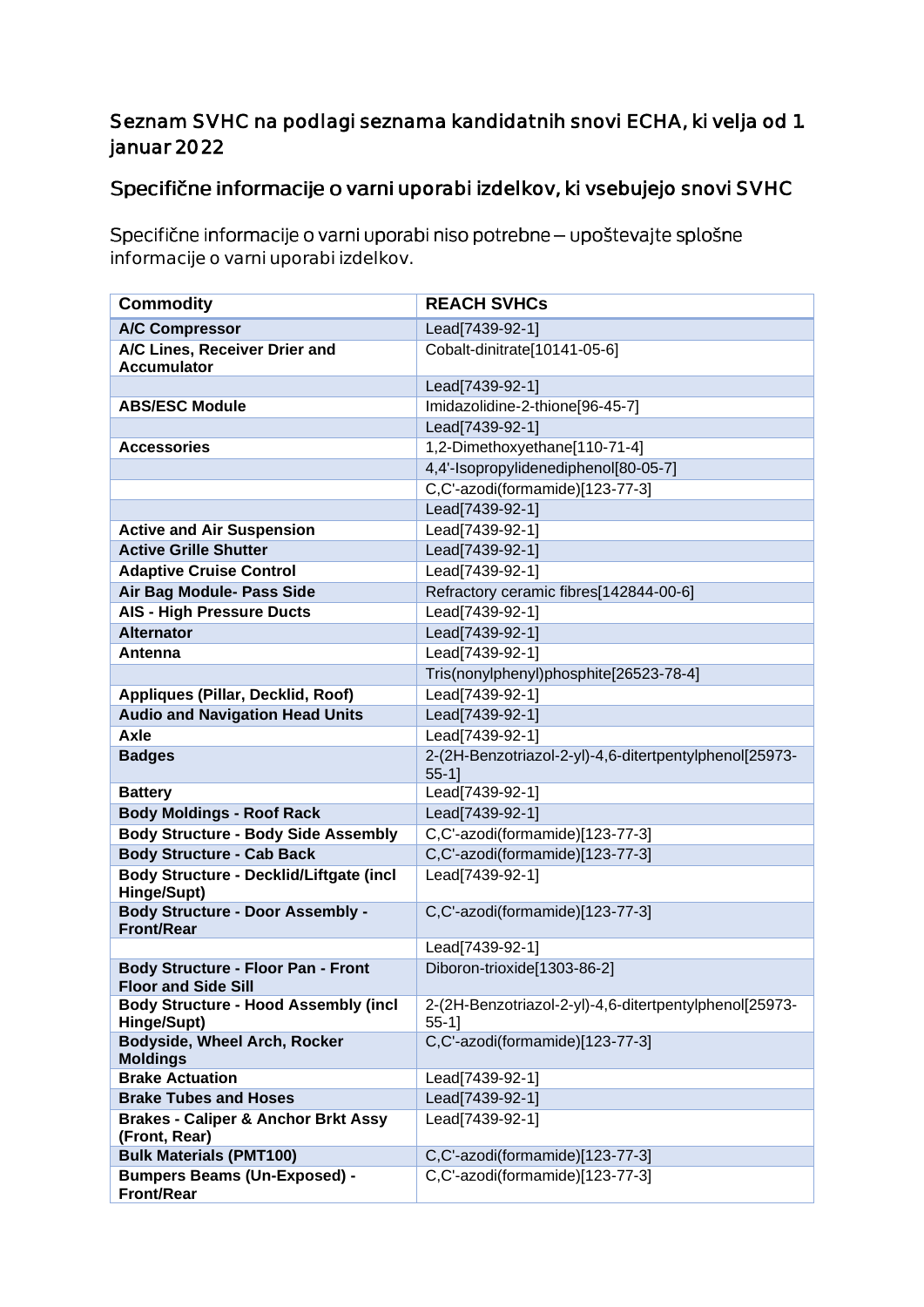|                                              | Lead[7439-92-1]                                                      |
|----------------------------------------------|----------------------------------------------------------------------|
| <b>CHMSL</b>                                 | Lead[7439-92-1]                                                      |
| <b>Clutch / DMF (Dual Mass Flywheel)</b>     | Lead[7439-92-1]                                                      |
| <b>Combined Sensing Module</b>               | 1,2-Dimethoxyethane[110-71-4]                                        |
|                                              | Lead[7439-92-1]                                                      |
| <b>Console Floor/Rear</b>                    | Lead[7439-92-1]                                                      |
| <b>Control Arm and Bushing Assembly</b>      | Lead[7439-92-1]                                                      |
| <b>Cooling Fans</b>                          | Lead[7439-92-1]                                                      |
| <b>Cooling Hoses &amp; Bottles</b>           | Lead[7439-92-1]                                                      |
| Driveshaft(s)                                | 6,6'-Di-tert-butyl-2,2'-methylenedi-p-cresol[119-47-1]               |
|                                              | Lead[7439-92-1]                                                      |
| <b>EDS Wiring Assembly &amp; Components</b>  | 4,4'-Isopropylidenediphenol[80-05-7]                                 |
|                                              | Hexahydromethylphthalic-anhydride[25550-51-0]                        |
|                                              | Lead[7439-92-1]                                                      |
| <b>Electro/Mechanical Devices</b>            | 4,4'-Isopropylidenediphenol[80-05-7]                                 |
|                                              | Lead[7439-92-1]                                                      |
| <b>Electronic Modules - Door Zone</b>        | Lead[7439-92-1]                                                      |
| <b>Electronic Modules - Headlamp</b>         | Lead[7439-92-1]                                                      |
| <b>Electronic Modules - Power</b>            | Lead[7439-92-1]                                                      |
| <b>Decklid/Liftgate (PLG)</b>                |                                                                      |
| <b>Electronic Modules - Seat Control</b>     | 2-Methylimidazole[693-98-1]                                          |
|                                              | Lead[7439-92-1]                                                      |
| <b>Electronic Modules - Suspension</b>       | Lead[7439-92-1]                                                      |
| <b>Electronic Modules - SYNC</b>             | 2-Methyl-1-(4-methylthiophenyl)-2-morpholinopropan-                  |
|                                              | 1-one[71868-10-5]                                                    |
|                                              | 2-Methylimidazole[693-98-1]                                          |
|                                              | Lead[7439-92-1]                                                      |
| <b>Engine Water Pumps</b>                    | Lead[7439-92-1]                                                      |
| <b>Evaporator and Blower Assemby</b>         | 2-Methylimidazole[693-98-1]                                          |
| (HVAC Module)                                |                                                                      |
|                                              | Lead[7439-92-1]                                                      |
| <b>Exhaust Hot End (Catalytic Convertor)</b> | Refractory ceramic fibres[142844-00-6]                               |
| <b>FEAD</b>                                  | Lead[7439-92-1]                                                      |
| <b>Fixed Glass</b>                           | 1-Methyl-2-pyrrolidone[872-50-4]                                     |
|                                              | Lead[7439-92-1]                                                      |
| <b>Fixed Glass Roof</b>                      | Lead[7439-92-1]                                                      |
| <b>Front / Rear Door Trim</b>                | C,C'-azodi(formamide)[123-77-3]                                      |
| <b>Fuel Door</b>                             | Lead[7439-92-1]                                                      |
| <b>Fuel Lines</b>                            | 2,4-Di-tert-butyl-6-(5-chlorobenzotriazol-2-<br>yl)phenol[3864-99-1] |
|                                              | Lead[7439-92-1]                                                      |
| <b>Fuel Tanks</b>                            | Lead[7439-92-1]                                                      |
| <b>Glass And Channel Assy - Front/Rear</b>   | Lead[7439-92-1]                                                      |
| <b>GOR and Radiator Support</b>              | Lead[7439-92-1]                                                      |
| <b>Half Shaft(s)</b>                         | Lead[7439-92-1]                                                      |
|                                              | Sodium borate, decahydrate[1303-96-4]                                |
| <b>Headlamp / Side Marker</b>                | Acrylamide[79-06-1]                                                  |
|                                              | Lead[7439-92-1]                                                      |
|                                              | Silicic acid, lead salt[11120-22-2]                                  |
| <b>Headlamp Jet Wash</b>                     | Alkanes, C14-17, chloro[85535-85-9]                                  |
| <b>Headliner / Sunvisor</b>                  | C,C'-azodi(formamide)[123-77-3]                                      |
| <b>I/S Mirror</b>                            | Lead[7439-92-1]                                                      |
| <b>Instrument Cluster</b>                    | Boric acid[10043-35-3]                                               |
|                                              | Lead[7439-92-1]                                                      |
|                                              |                                                                      |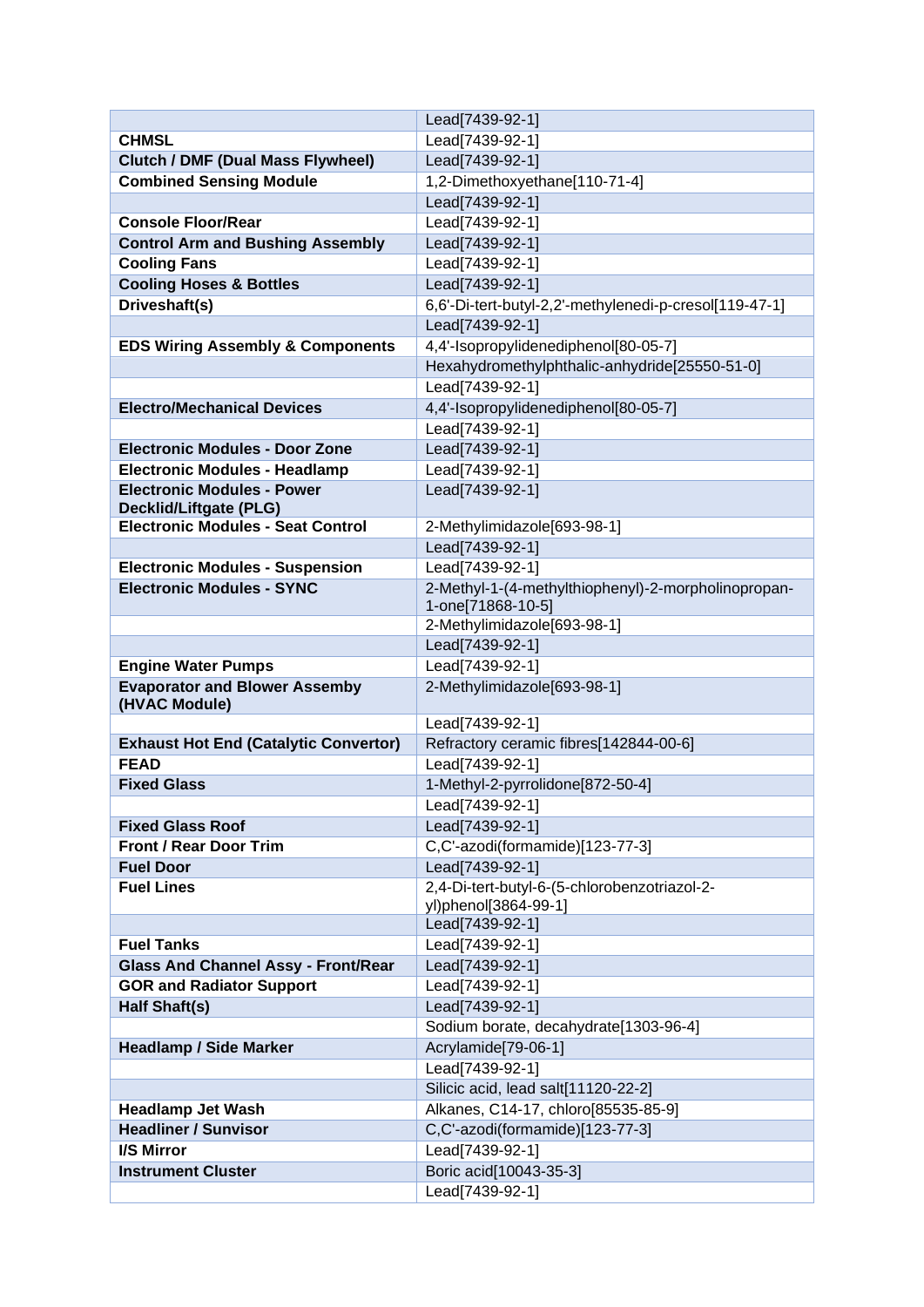|                                                                | Silicic acid, lead salt[11120-22-2]                                             |
|----------------------------------------------------------------|---------------------------------------------------------------------------------|
| <b>Interior Lighting</b>                                       | Lead[7439-92-1]                                                                 |
| <b>IP Finish Panels/Registers</b>                              | 1,3,5-Tris(oxiranylmethyl)-1,3,5-triazine-<br>2,4,6(1H,3H,5H)-trione[2451-62-9] |
| Knuckle (Front, Rear)                                          | Lead[7439-92-1]                                                                 |
| Latches - Hood, Decklid and Liftgate                           | Boric acid[10043-35-3]                                                          |
| <b>Latches</b>                                                 |                                                                                 |
|                                                                | Imidazolidine-2-thione[96-45-7]                                                 |
|                                                                | Lead[7439-92-1]                                                                 |
| Latches - Side Door/Latch Mini Module                          | Lead[7439-92-1]                                                                 |
| <b>Leaf Screen</b>                                             | C,C'-azodi(formamide)[123-77-3]                                                 |
| <b>Locks</b>                                                   | Lead[7439-92-1]                                                                 |
| <b>Luggage and Interior Cargo</b><br><b>Management/Covers</b>  | Tris(nonylphenyl)phosphite[26523-78-4]                                          |
| <b>Mirrors</b>                                                 | Lead[7439-92-1]                                                                 |
| <b>Moonroof</b>                                                | Lead[7439-92-1]                                                                 |
| <b>NVH Insulators - Interior</b>                               | Dicyclohexyl-phthalate[84-61-7]                                                 |
| <b>Overhead Console</b>                                        | 4,4'-Isopropylidenediphenol[80-05-7]                                            |
|                                                                | Lead[7439-92-1]                                                                 |
|                                                                | Silicic acid, lead salt[11120-22-2]                                             |
| <b>Park Assist</b>                                             | 2-Benzyl-2-dimethylamino-4-                                                     |
|                                                                | morpholinobutyrophenone[119313-12-1]                                            |
| <b>PATS Transceiver</b>                                        | Lead[7439-92-1]                                                                 |
| <b>Pedal Box</b>                                               | Lead[7439-92-1]                                                                 |
| <b>Pedestrian Alert System (PAS)</b>                           | Lead[7439-92-1]                                                                 |
|                                                                | N,N-Dimethylacetamide[127-19-5]                                                 |
| <b>Powertrain Control Module (PCM/EEC/</b><br>ECM)             | 4,4'-Isopropylidenediphenol[80-05-7]                                            |
|                                                                | Lead[7439-92-1]                                                                 |
| <b>PT Mounts</b>                                               | Lead[7439-92-1]                                                                 |
| <b>PT Sensors</b>                                              | Lead[7439-92-1]                                                                 |
| PTU (FWD)                                                      | Lead[7439-92-1]                                                                 |
| <b>Rain and Daylight Sensor</b>                                | 1,3,5-Tris(oxiranylmethyl)-1,3,5-triazine-                                      |
| <b>Restraint Electronics</b>                                   | 2,4,6(1H,3H,5H)-trione[2451-62-9]                                               |
| <b>Sealing - Glass Runs and Belt</b>                           | Lead[7439-92-1]<br>C,C'-azodi(formamide)[123-77-3]                              |
| <b>Moldings</b>                                                |                                                                                 |
| <b>Seat Belts (Front and Rear)</b>                             | 2,4-Dinitrotoluene[121-14-2]                                                    |
|                                                                | Boric acid[10043-35-3]                                                          |
|                                                                | Lead[7439-92-1]                                                                 |
| Seats - Foam - Cut and Sew                                     | C,C'-azodi(formamide)[123-77-3]                                                 |
| Seats - JIT                                                    | Lead[7439-92-1]                                                                 |
| <b>Seats - Structures</b>                                      | 2-(2H-Benzotriazol-2-yl)-4,6-ditertpentylphenol[25973-                          |
|                                                                | $55-1$ ]                                                                        |
|                                                                | 2-Methyl-1-(4-methylthiophenyl)-2-morpholinopropan-                             |
|                                                                |                                                                                 |
|                                                                | 1-one[71868-10-5]                                                               |
|                                                                | Lead[7439-92-1]                                                                 |
|                                                                | Lead-monoxide[1317-36-8]                                                        |
| <b>Shifter Cables/Brackets - Auto</b>                          | Dihexyl-phthalate[84-75-3]                                                      |
|                                                                | Lead[7439-92-1]                                                                 |
| <b>Shock Absorbers</b>                                         | Lead[7439-92-1]                                                                 |
| <b>Side and Rear Vision (BLIS)</b>                             | Lead[7439-92-1]                                                                 |
| <b>Smart Junction Box &amp; Body Control</b><br>Module (SPDJB) | Lead[7439-92-1]                                                                 |
| <b>Speakers / Tweeters</b>                                     | 1-Methyl-2-pyrrolidone[872-50-4]<br>N,N-Dimethylacetamide[127-19-5]             |